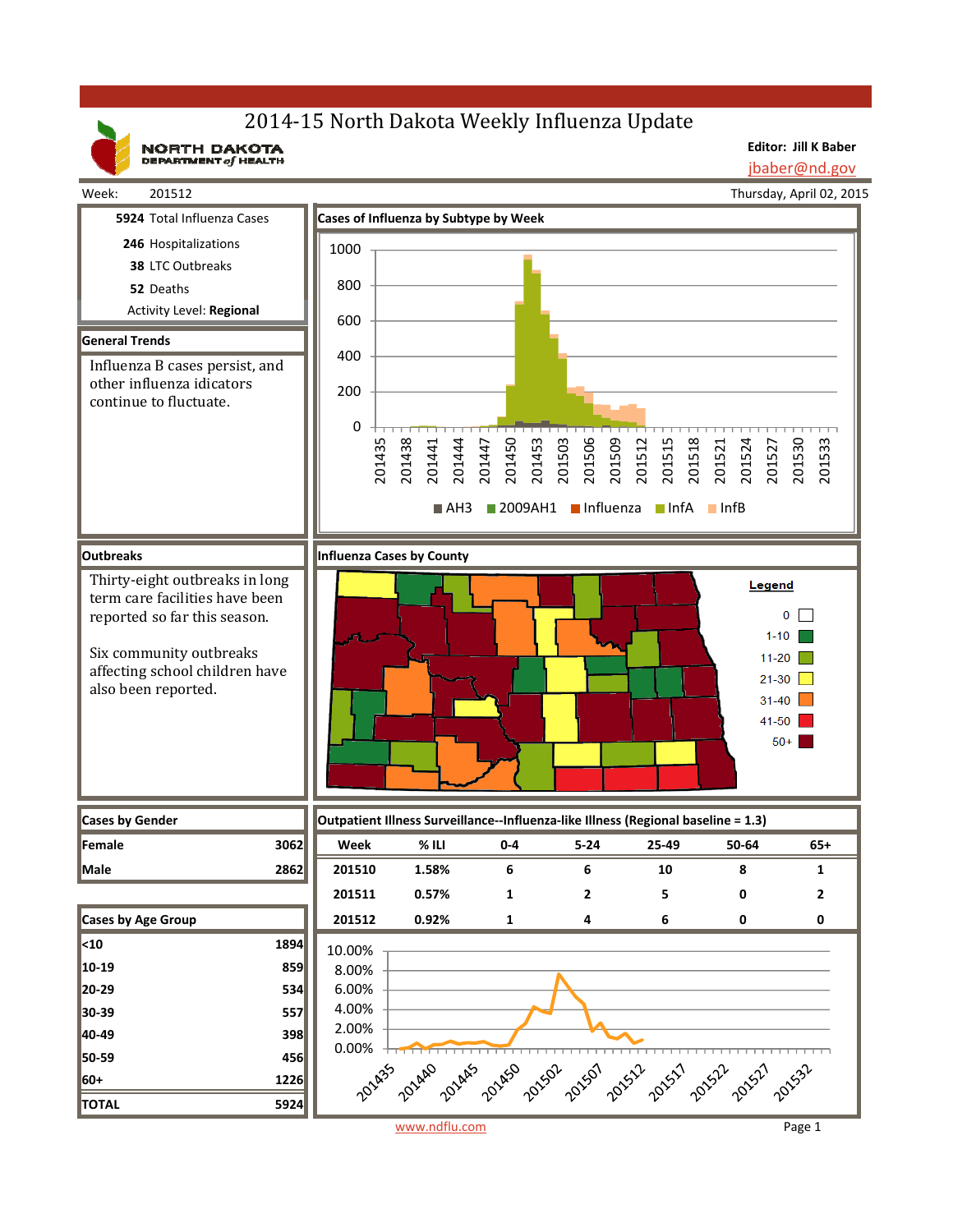## 2013‐14 North Dakota Weekly Influenza Update

**NORTH DAKOTA**<br>DEPARTMENT of HEALTH

### Week: 201512





#### Thursday, April 02, 2015 **North Dakota Syndromic Surveillance‐‐Influenza‐like Illness (ILI)**

The percent of visits for ILI this week in our syndromic surveillance system increased to 0.51%. Syndromic surviellance data includes hospital and walk-in clinic data from facilities across North Dakota, as well as ND data we receive from the Department of Defense.

#### **Sentinal Laboratory Surviellance**

Percent positivity of influenza testing at sentinel laboratories decreased this week to 14.52%. 

\*These data do not represent all laboratory results for influenza.



Percent positivity for RSV decreased to 21.74% this week.

#### **National Statistics:**

National influenza activity and surveillance information is available from the CDC FluView website at: http://www.cdc.gov/flu/weekly/, and is updated every Friday.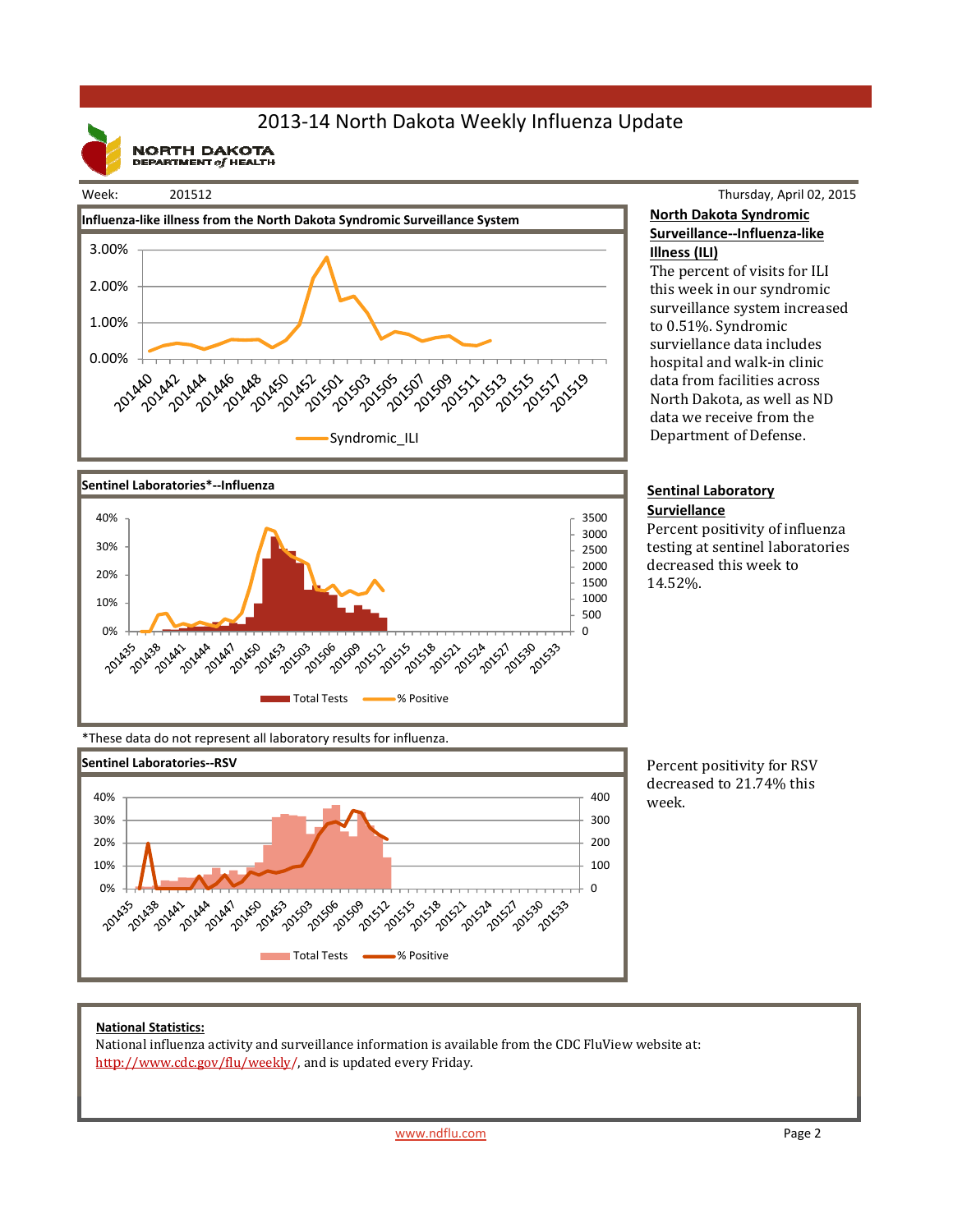## 2013‐14 North Dakota Weekly Influenza Update



**NORTH DAKOTA** DEPARTMENT  $of$  HEALTH